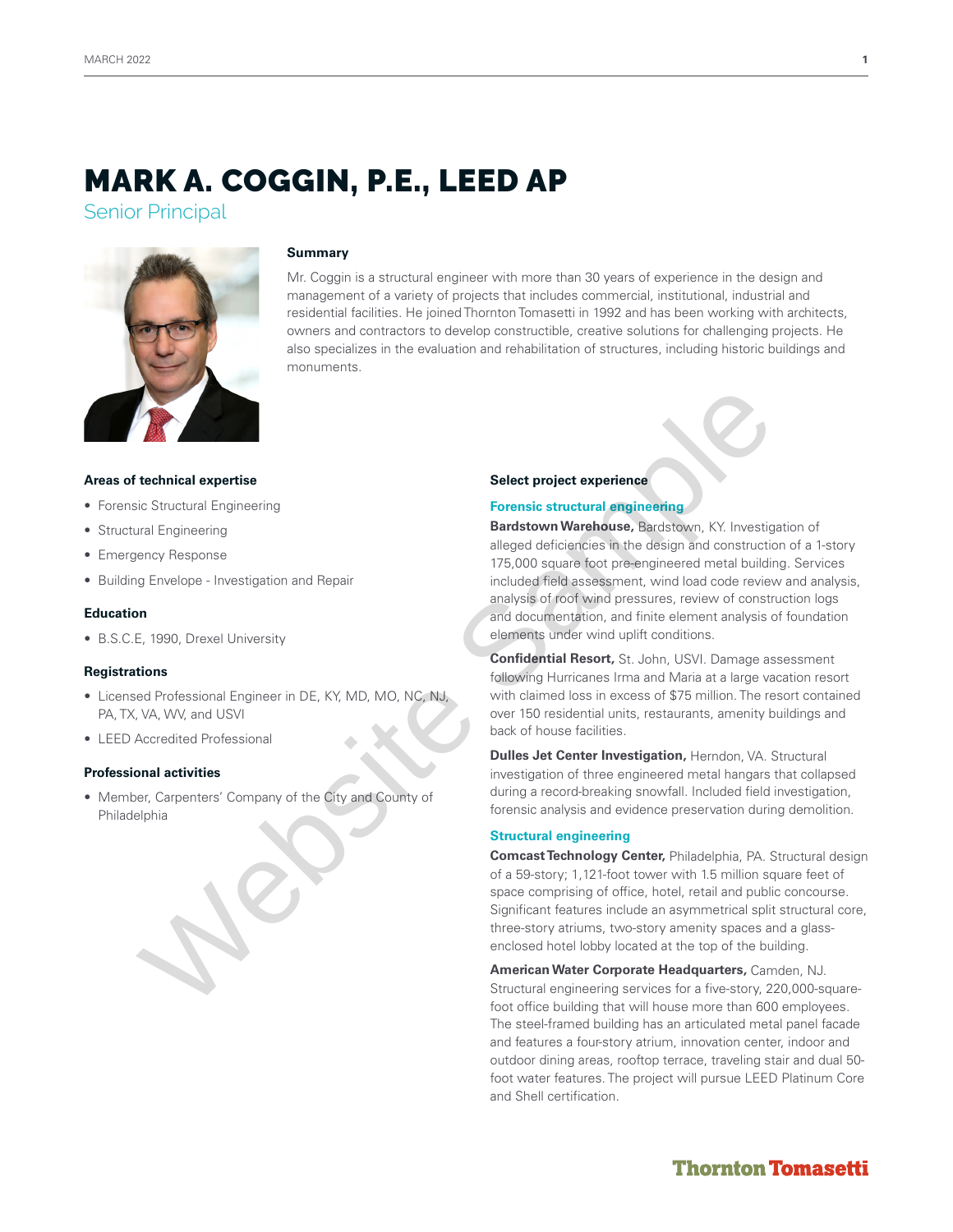## MARK A. COGGIN, P.E., LEED AP

**evo Philly at Circa Centre South,** Philadelphia, PA. Structural design of a 1,100-bed student housing tower that extends 120 feet over active rail lines. The 430-foot tower will have 30 residential floors, a rooftop pool and common space, retail at the Chestnut Street viaduct level and two levels of service area below the viaduct level. Transfer trusses at the viaduct level, used to relocate columns and avoid rail lines, have been incorporated into the design as a significant architectural feature.

**Children's Hospital of Philadelphia - CHOP, Schuylkill Avenue Campus, Roberts Center for Pediatric Research,** Philadelphia, PA. Structural design of a 21-story, 480,000-square-foot research and office tower with a 188,000-square-foot, 3-story plinth structure that includes parking and a public realm. The project is located adjacent to the Schuylkill River and the plinth structure encompasses a public realm that features significant green space, a river-view promenade, and pedestrian bridge crossing CSX tracks that links with Schuylkill River Trail recreational path. that dissign of a 7-last method into the existing consideration into the consideration of a consideration of a consideration of a consideration of a consideration of a consideration of a consideration of a consideration in

**University of Delaware, Warner Hall Renovations,** Newark, DE. Renovation of an existing residence hall, which will be converted into office space. Existing construction is typically wood joists framing to interior columns and exterior masonry bearing walls. Structural renovation includes new elevator shaft and overrun, new mechanical shaft, addition of new east terrace and replacement of existing west terrace deck.

**Main Post Office Renovation,** Philadelphia, PA. Structural design of the complex renovation and conversion of an 880,000-square-foot historic post office building for office use. The project included a seismic assessment of the existing building, removal of several interior bays to create an interior atrium, design of a glass atrium roof and preservation of the retail corridor. The project achieved LEED Gold certification.

**The Ayer,** Philadelphia, PA. Structural engineering services for the conversion of a historic art-deco building into condominiums. The project included seismic evaluation of the entire structure for consideration of a three-story vertical expansion, insertion of a 13th floor mezzanine, and the addition of basement parking.

#### **Emergency response**

**Tropicana Parking Garage Collapse,** Atlantic City, NJ. Emergency response and forensic engineering services, structural peer review, and continuous on-site presence following a collapse during construction that caused four fatalities. Scope included a review of nonlinear finite element models produced by other investigators.

**Distribution Center Collapse,** Suffolk, VA. Emergency response related to collapse of partially erected five-story steel frame structure. Forensic analysis and emergency response including cause and origin analysis and engineering support for removal of debris. Scope included preparing preservation of evidence protocol and on site tracking of building components.

#### **Building envelope - design, investigation and repairs**

**Weston Lakes,** Cary, NC. Investigation of failed exterior doors and exterior adhered veneer system in support of Contractor. Services included preparation of testing protocol, observation of field testing, observation of removal of doors and failed veneer, structural analysis of structure supporting veneer, and expert report documenting findings.

**University of Delaware, East Campus Residence Hall** 

**Complex,** Newark, DE. Building envelope consulting services for the 5-story residence halls containing 880 beds. Project involved review of architectural drawings and details pertaining to flashing, anchorage, glazing and water tightness of the window and curtain wall, waterproofing for the basement and foundation wall, and preliminary design of the roofing system.

**Howard R. Young Correctional Institution,** Wilmington, DE. Investigation and design services for the exterior masonry wall restoration of a 2-story correctional facility built in 1970. Project involved evaluation of existing conditions, preparation of construction drawings and construction administration for the replacement of the existing exterior veneer concrete masonry units with a new system based on the latest design standards.

**Port of Wilmington, Warehouse Building C,** Wilmington, DE. Cause and origin investigation of wind-induced roofing membrane failure. Scope included coordination of the reroofing of a 150,000-square-foot, single-story refrigeration facility constructed in 1980. Services consisted of surveying existing damaged roof system, documenting roof replacement, designing parapet replacement and roof drain reinstallation.

#### **Sworn testimony**

Deposition, Blanton vs. Travelers Insurance. Dispute related to failure of Masonry Stabilized Earth retaining wall. October 15, 2021.

Arbitration and Deposition, CBI vs. Certain Insurers at Lloyds. Dispute related to hurricane damage at Caribbean resort. December 16, 2020; December 15, 2020; May 22, 2020.

Deposition, Marina Bay Towers Urban Renewal II vs. Continental Insurance Co. Dispute related to value of and damage to senior housing resulting from Super Storm Sandy. March 3, 2017; December 7, 2016.

Trial, City of Philadelphia Civil Court, Ernest Bock & Sons vs. Philadelphia International Airport. Dispute regarding alleged contractor claims involving the construction of fire walls and the performance of escalators. January 16, 2017.

Trial, U.S. District Court, Civista Medical Center, et. al. vs. Travelers Property Casualty Company. Dispute related to earthquake damage to masonry building components. July 15, 2015.